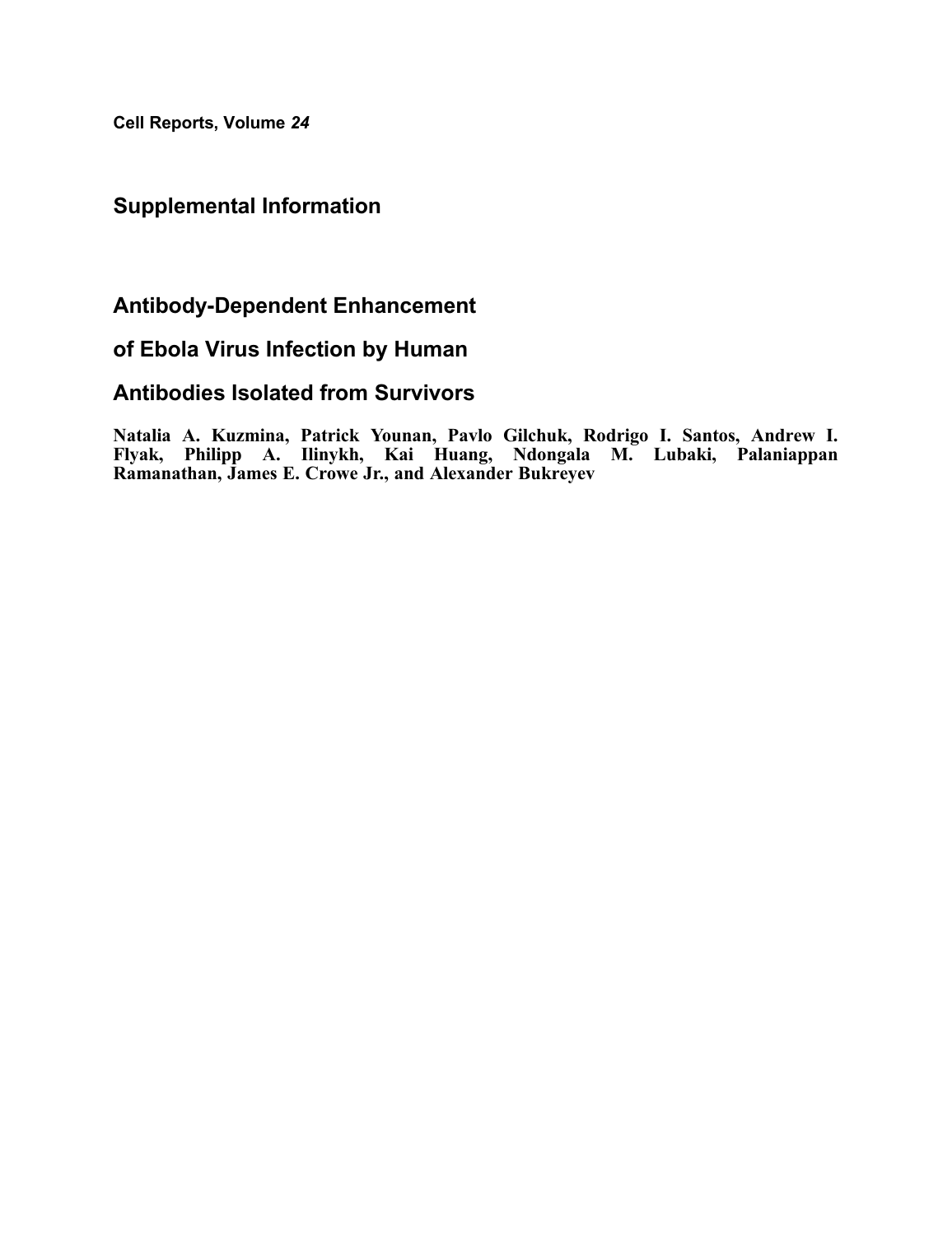

**B** 

| Antibody | <b>Subclass</b> | Neutralization $IC_{50}$ , ng/mL |         |         | ELISA binding, EC <sub>50</sub> , ng/mL |         |         |
|----------|-----------------|----------------------------------|---------|---------|-----------------------------------------|---------|---------|
|          |                 | <b>BDBV-GP</b>                   | EBOV-GP | SUDV-GP | BDBV-GP                                 | EBOV-GP | SUDV-GP |
| BDBV52   | IgG1            | $\geq$                           | >       | $\geq$  | 27                                      | $\geq$  | >       |
| BDBV270  | IgG1            | 182                              | 3365    | $\geq$  | 154                                     | 173     | 159     |
| BDBV41   | lgG1            | 93                               | >       | $\geq$  | 25                                      | $\geq$  | $\geq$  |
| BDBV43   | IgG1            | 18                               | 506     | 308     | 29                                      | 22      | 21      |
| BDBV289  | lgG1            | 32                               | 588     | $\geq$  | 20                                      | 29      | 103     |
| BDBV259  | lgG1            | 59                               | >       | $\geq$  | 26                                      | $\geq$  | $\geq$  |
| BDBV317  | IgG1            | 6                                | 2083    | $\geq$  | 9                                       | 191     | 208     |
| BDBV223  | IgG3            | < 0.1                            | 70      | >       | 22                                      | 24      | 106     |

**Fig. S1** (related to Fig. 1)**. A.** Amino acid numbers (in parentheses) corresponding to escape mutations for the indicated mAb, shown on the map of BDBV GP1 and GP2 [adapted from Lee et al., 2008, *Nature* 454(7201):177-182 and Lennemann at al., 2014, *mBio*. 5(1):e00862-13]. The escape mutations were identified by serial passaging of EBOV/BDBV-GP or VSV/BDBV-GP viruses in presence of corresponding mAbs and sequencing of viral GP ORFs (see Materials and Methods). SS, signal sequence, RBD, receptor-binding domain, GC, glycan cap, MLD, mucin-like domain, CS, furin cleavage site (amino acids 501/502), IFL, internal fusion loop, HR1, heptad repeat 1, HR2, heptad repeat 2, MPER, membraneproximal external region, TM, transmembrane domain, CT, cytoplasmic tail; positions of the first amino acid of each domain are indicated. **B.** Neutralizing and binding potencies of BDBV-specific mAbs against BDBV, EBOV and SUDV. IC<sub>50</sub> and EC<sub>50</sub> values greater than 10,000 ng/mL are indicated by a ">" symbol. The figure adapted from Ilinykh et al., 2018 (manuscript in submission).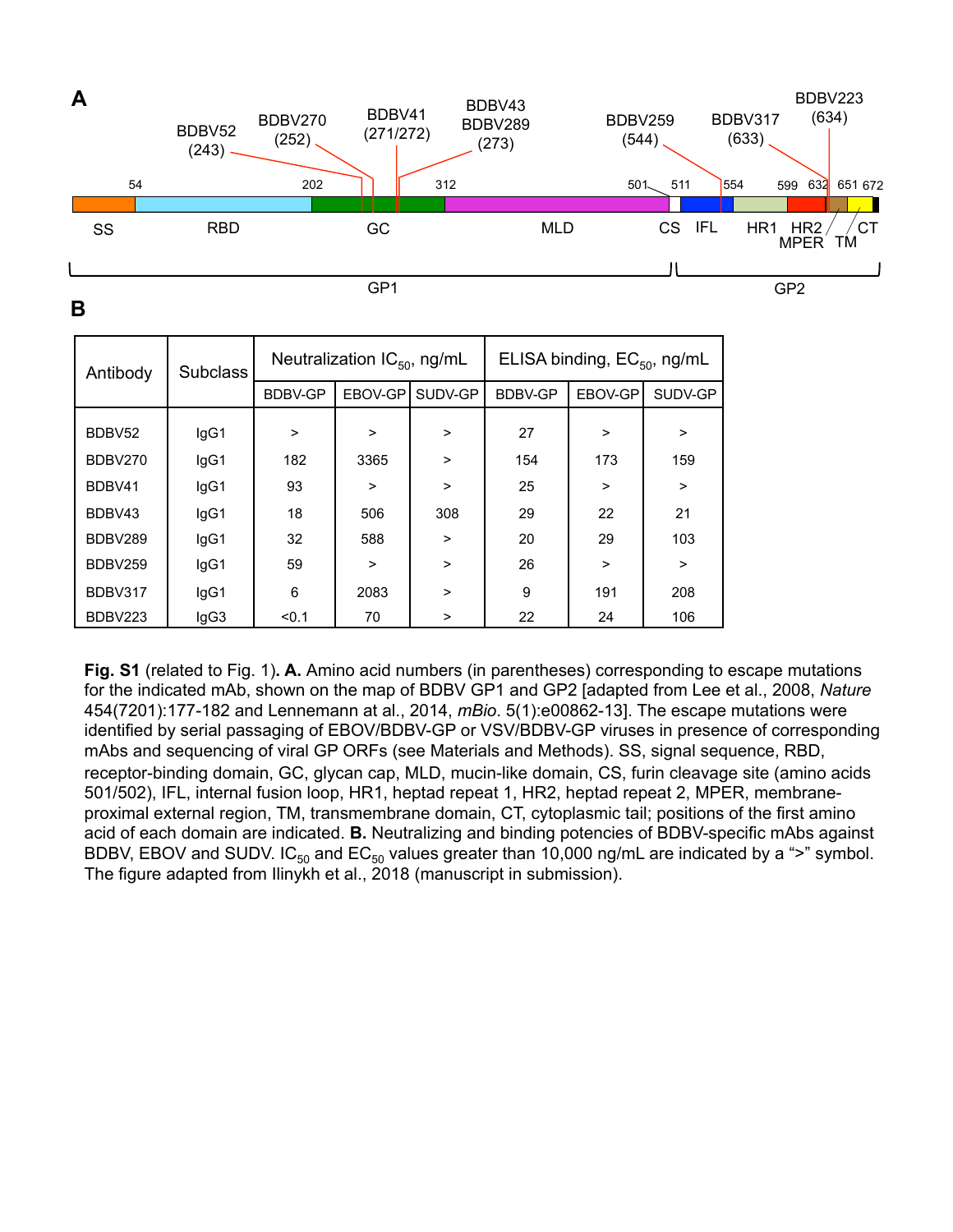

**Fig. S2** (related to Fig. 1)**.** THP-1 monocytes infected with EBOV/BDBV-GP in presence of mAb release infectious viral particles to the media. Cells were incubated with mAbs at 100 µg/ml, infected at an MOI of 1 PFU/cell for 1 hour, washed, and supplemented with fresh medium with no mAbs added. In 48 hours, THP-1 supernatants were collected, and virus titer was determined by plaque assay. Mean values ±SD based on triplicate samples. Limit of detection: 20 PFU/ml. Differences to no antibody control: \* p<0.01, \*\* p<0.001 (Unpaired t-test).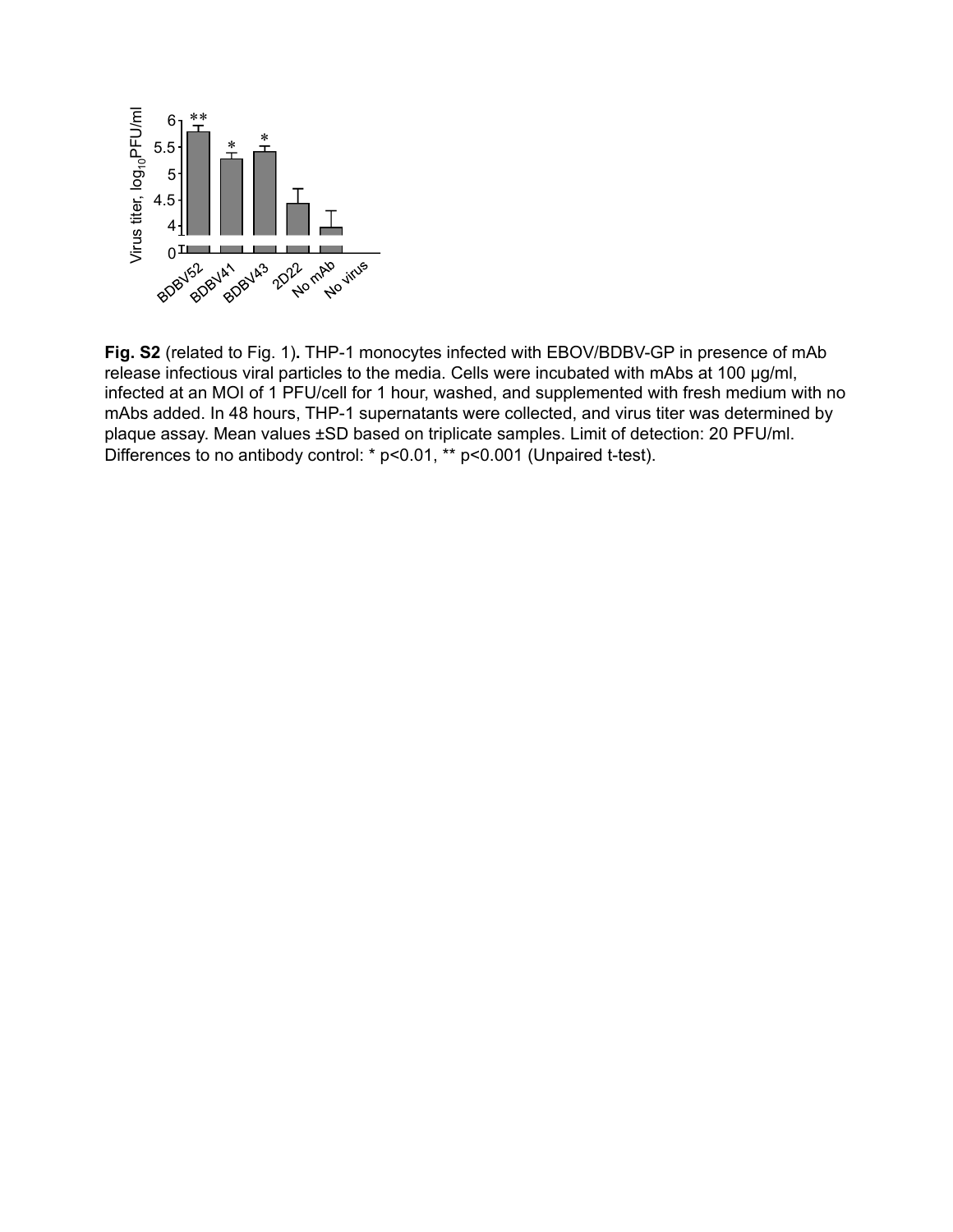

**Fig. S3** (related to Fig. 1)**.** ADE of additional filovirus species infections. **A.** Neutralizing and binding properties of mAbs isolated from EBOV survivors or two humanized murine mAb components of zMapp. **B-D**, fold increases of infected (eGFP+) THP-1 cells after inoculation with EBOV (B), EBOV/ SUDV-GP (C) or EBOV/MARV-GP (D) in presence of 100 µg/mL (B) or 10 µg/mL (C) of the indicated mAb. Mean values ± SD based on triplicate samples. Differences to controls: \* p<0.05, \*\* p<0.01, \*\*\* p<0.001, \*\*\*\* p<0.0001 (B, C, Unpaired t-test, D, Multiple t-test).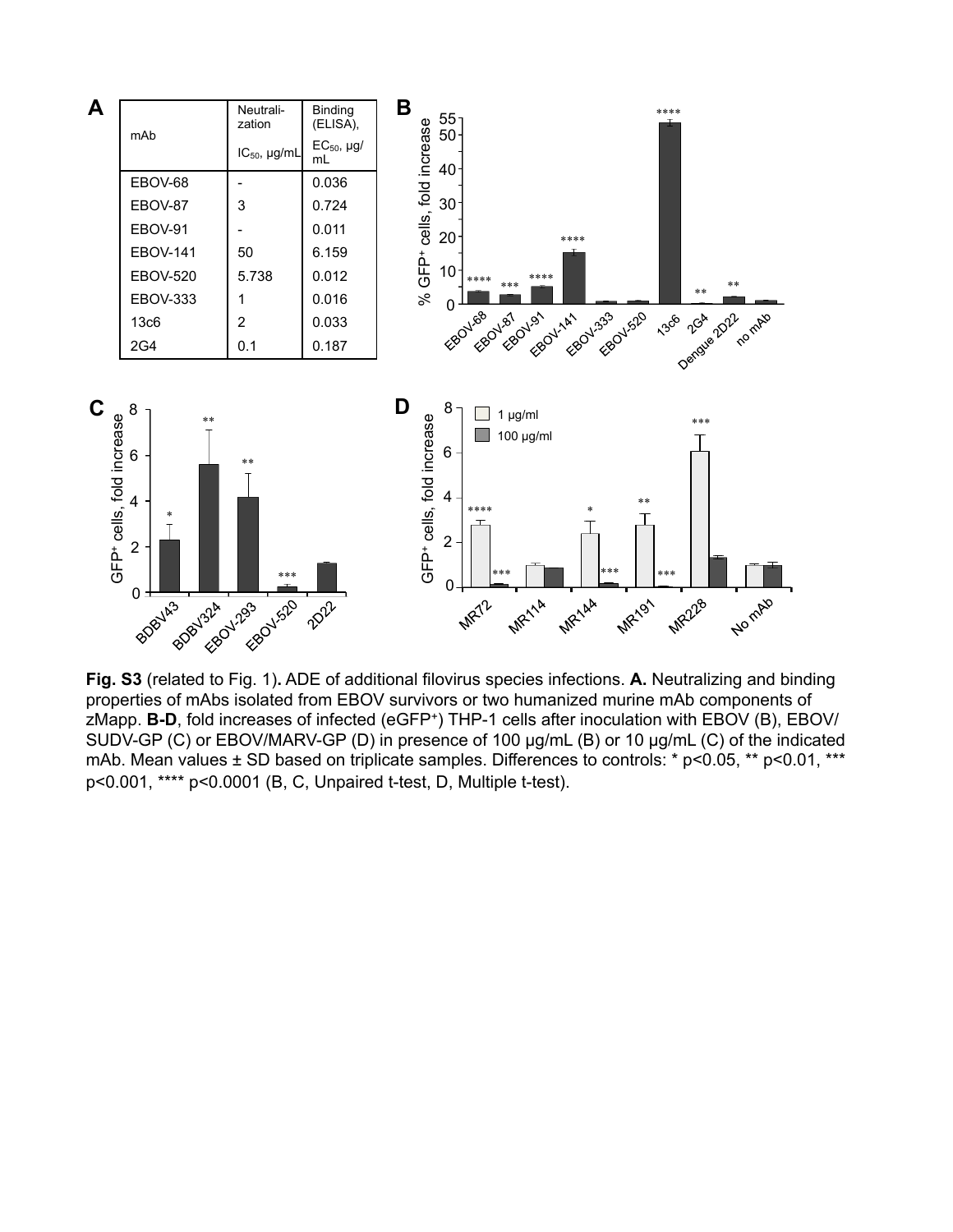



**Fig. S4** (related to Fig. 3)**.** ADE depends on the Fc fragment of recombinant IgG. THP-1 cells inoculated with EBOV/BDBV-GP **(A)** or EBOV **(B)** in the presence of hybridoma-produced BDBV223, which is IgG3 (IgG3 native), or its recombinant forms of various subclasses at the indicated concentrations. Mean values ± SD based on triplicate samples. Differences to no antibody control: \* p<0.05, \*\* p<0.01, \*\*\* p<0.001, \*\*\*\* p<0.0001 (Multiple t-test). **C.** The LALA mutation of EBOV-520 IgG1 abrogates ADE *in vitro*. Fluorescent microscopy and flow cytometry analysis of eGFP+ THP-1 cells inoculated with EBOV-eGFP at MOI of 1.0 PFU/cell and treated with the indicated concentrations of EBOV-520 IgG1, EBOV-520 IgG1/ LALA, or incubated with no mAb.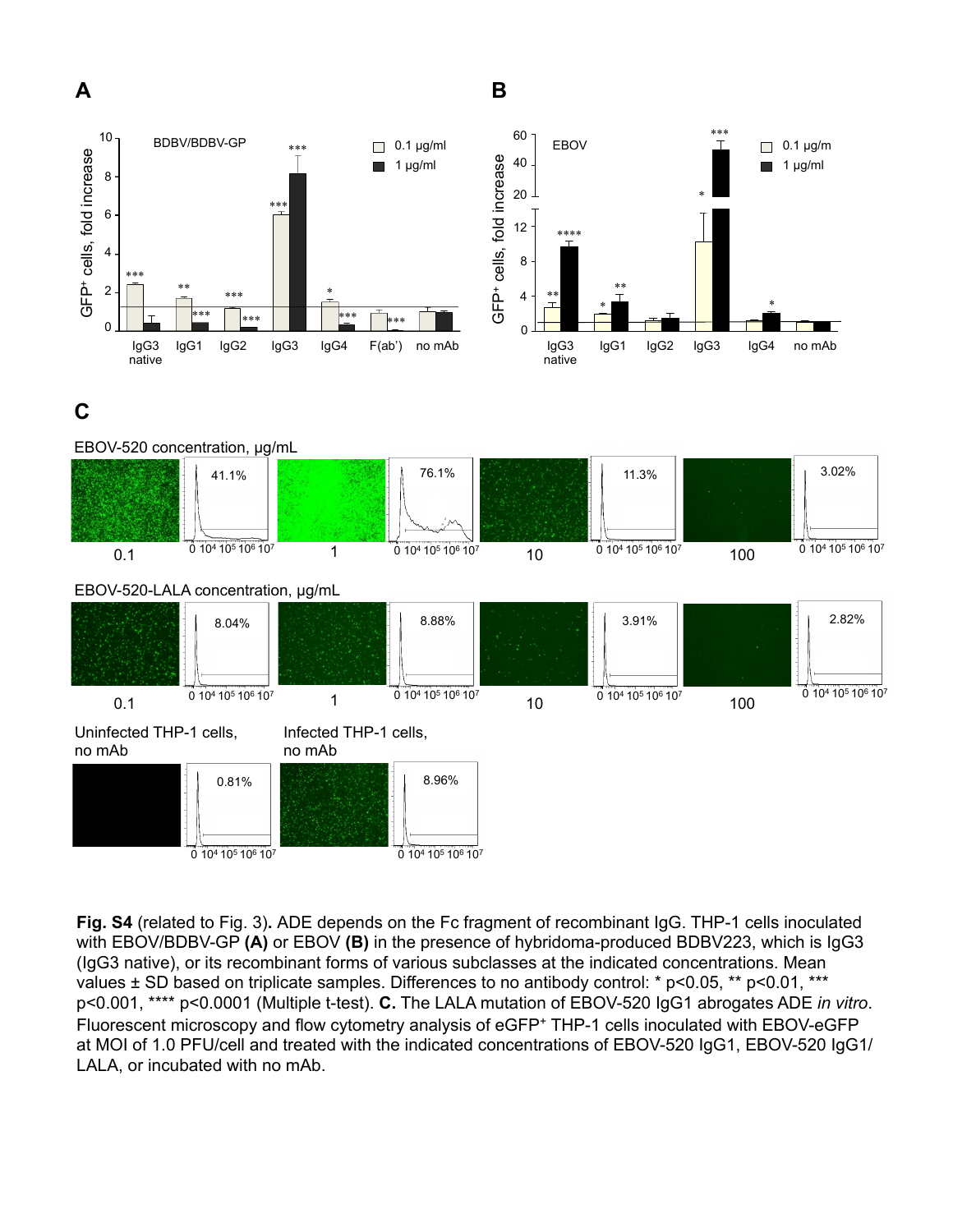

**Fig. S5** (related to Fig. 4)**.** The percentages of infected Vero E6 cells after co-cultivation with infected PBMCs. Isolated PBMCs were infected with EBOV/BDBV-GP at an MOI of 1 PFU/ cell. At 24 hours after infection, they were harvested and placed atop of the Vero E6 cell monolayers. After 48 hours of co-cultivation, Vero E6 cells were analyzed by flow cytometry. Values for individual donors are indicated by symbols, and mean values are indicated by